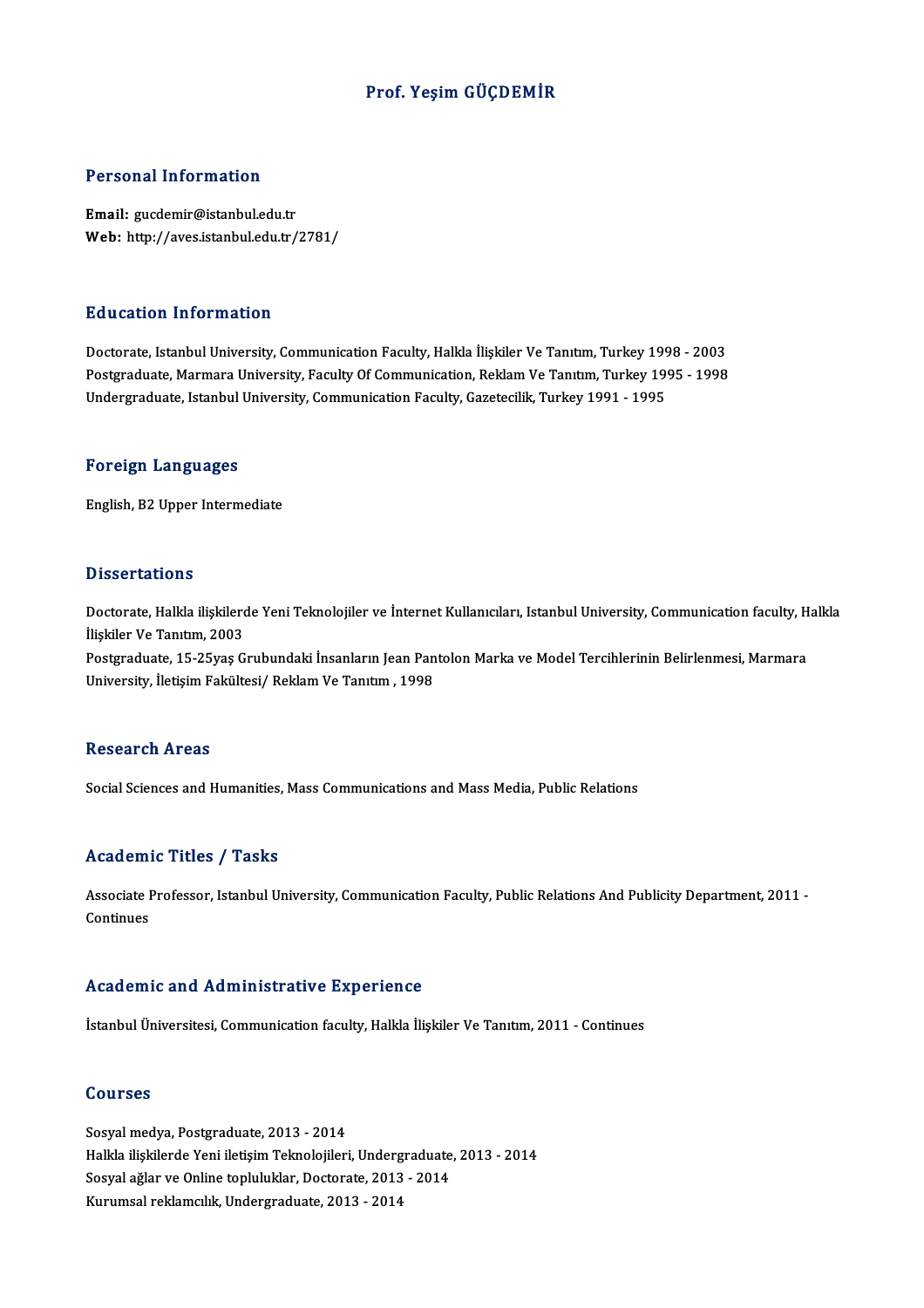## Articles Published in Other Journals

- rticles Published in Other Journals<br>I. Büyük Veri Madenciliği Bağlamında İstanbul Büyükşehir Belediyesi Seçimlerinde Aday Liderlerin<br> Tweet Kullanımı Üzerine Bir İnceleme Tweet Kullanımı Üzerine Fourthand<br>Büyük Veri Madenciliği Bağlamında İst<br>Tweet Kullanımı Üzerine Bir İnceleme<br>Güsdamir Y. Mangü S. Günev K Tweet Kullanımı Üzerine Bir İnceleme<br>Güçdemir Y., Mengü S., Günay K. Connectist: Istanbul University Journal of Communication Sciences, no.59, 2020 (Journal Indexed in ESCI) II. Reflections of Corporate Communication Activities of the Companies in Turkey the in Media: an Connectist: Istanbul University Journal of Communication S<br>Reflections of Corporate Communication Activities<br>analysis pertaining to the companies in capital 500<br>CÜCPEMIP Y, Mongy S
- Reflections of Corpor<br>analysis pertaining to<br>GÜÇDEMİR Y., Mengü S.<br>İstanbul Üniversitesi İle analysis pertaining to the companies in capital 500<br>GÜÇDEMİR Y., Mengü S.<br>İstanbul Üniversitesi İletişim Fakültesi Dergisi, vol.44, pp.99-115, 2013 (National Refreed University Journal)<br>REELECTIONS OF CORRORATE COMMUNICATI
- GÜÇDEMİR Y., Mengü S.<br>Istanbul Üniversitesi İletişim Fakültesi Dergisi, vol.44, pp.99-115, 2013 (National Refreed University Journal)<br>III. REFLECTIONS OF CORPORATE COMMUNICATION ACTIVITIES OF THE COMPANIES IN TURKEY TH İstanbul Üniversitesi İletişim Fakültesi Dergisi, vol.44, pp.99-115, 2013 (National R<br>REFLECTIONS OF CORPORATE COMMUNICATION ACTIVITIES OF THE COM<br>MEDIA: AN ANALYSIS PERTAINING TO THE COMPANIES IN CAPITAL 500<br>Mengu S. CÜCD Mengu S.,GÜÇDEMİRY. MEDIA: AN ANALYSIS PERTAINING TO THE COMPANIES IN CAPITAL 500<br>Mengu S., GÜÇDEMİR Y.<br>ISTANBUL UNIVERSITESI ILETISIM FAKULTESI DERGISI, no.44, pp.99-115, 2013 (Journal Indexed in ESCI)<br>A Besearsh on Labbuing and Methods and

Mengu S., GÜÇDEMİR Y.<br>ISTANBUL UNIVERSITESI ILETISIM FAKULTESI DERGISI, no.44, pp.99-115, 2013 (Journal Indexed in ESCI)<br>IV. A Research on Lobbying and Methods and Techniques Used by Recep Tayyip Erdogan and Kemal<br>Kili ISTANBUL UNIVERSITESI ILETISIM FAKULTESI DERGISI, no.44, pp.99-115, 2013 (Journal Indexed in ESCI)<br>A Research on Lobbying and Methods and Techniques Used by Recep Tayyip Erdogan and Kema<br>Kiliçdaroğlu Throughout 2011 Turkey IV. A Research on Lobbying and Methods and Techniques Used by Recep Tayyip Erdogan and Kemal<br>Kiliçdaroğlu Throughout 2011 Turkey General Elections" International Journal of Business and **Management Studies** 

GÜCDEMİR Y

Elections" International Journal of Business and Management Studies, pp.39-51, 2012 (Refereed Journals of Other<br>Institutions) Elections" International Journal of Business and Management Studies, pp.39-51, 2012 (Refereed Journals of Other<br>Institutions)<br>V. Reading the relationship between governance and public relations regarding two paradigms Jour

Institutions)<br>Reading the relationship between governance<br>of public administration and policy research"<br>CÜCDEMİP Y, Mongü S of public administration and policy research"<br>GÜÇDEMİR Y., Mengü S. of public administration and policy research"<br>GÜÇDEMİR Y., Mengü S.<br>Journal of Public Administration and policy resaerch, pp.34-42, 2011 (Refereed Journals of Other Institutions)<br>READING THE RELATIONSHIR RETWEEN COVERNANCE

## VI. READING THE RELATIONSHIP BETWEEN GOVERNANCE AND PUBLIC RELATIONS REGARDING TWO Journal of Pub<br><mark>READING TH</mark><br>PARADIGMS<br>MENCÜ S. CÜ

MENGÜS.,GÜÇDEMİRY.

MARMARAJOURNALOF COMMUNICATION,vol.17,no.17,pp.183-200,2010 (Journal Indexed inESCI)

MENGÜ S., GÜÇDEMİR Y.<br>MARMARA JOURNAL OF COMMUNICATION, vol.17, no.17, pp.183-200, 2010 (Journal Indexed in ESCI)<br>VII. Approach of Faculty of Communication, Publicity and Public Relations Department Students to<br>Unesse MARMARA JOURNAL OF COMMUNICATION, vol.17, no<br>Approach of Faculty of Communication, Publicit<br>Unesco Cultural Diversity Universal Agreement<br>OKAY A. Cüclomir Y Approach of Facult<br>Unesco Cultural Di<br>OKAY A., Güçdemir Y.<br>Selevk İletisim vel 6 . Unesco Cultural Diversity Universal Agreement<br>OKAY A., Güçdemir Y.<br>Selçuk İletişim, vol.6, no.2, pp.151-157, 2010 (National Refreed University Journal)

OKAY A., Güçdemir Y.<br>Selçuk İletişim, vol.6, no.2, pp.151-157, 2010 (National Refreed University Journal)<br>VIII. "İnternet İletişiminin Yeni Mecrası Kurumsal Bloglar:Türkiye'nin En Büyük 100 Şirketine Yönelik Bir<br>Durum Selçuk İletişim, vol.6, no.2, pp.151-157, 2010 (National Refreed University Journal Tiernet İletişiminin Yeni Mecrası Kurumsal Bloglar:Türkiye'nin En Durum Saptaması", İstanbul Aydın Üniversitesi Dergisi (ISI) , Cilt 1,<br>Cü "İnternet İle<br>Durum Sapt<del>.</del><br>GÜÇDEMİR Y. Durum Saptaması", İstanbul Aydın Üniversitesi Dergisi (ISI) , Cilt 1,<br>GÜÇDEMİR Y.<br>İstanbul Aydın Üniversitesi İletişim Fakültesi, vol.1, pp.36-48, 2009 (National Refreed University Journal)

GÜÇDEMİR Y.<br>İstanbul Aydın Üniversitesi İletişim Fakültesi, vol.1, pp.36-48, 2009 (National Refr<br>IX. "Bankaların Web sitelerinin Sosyal Sorumluluk Açısından İncelenmesi",<br>CÜCDEMİR Y İstanbul Aydır<br>**"Bankaların**<br>GÜÇDEMİR Y.<br>İstanbul Ünive

GÜÇDEMİR Y.<br>İstanbul Üniversitesi İletişim Fakültesi Dergisi, vol.26, pp.66-73, 2007 (National Refreed University Journal)

## Books&Book Chapters

ooks & Book Chapters<br>I. Simetrik İletişim Bağlamında Sosyal Medya Aracılığıyla Gerçekleşen Kurumsal İletişim<br>Türk E. Gücdamir V Türk E., Güçdemir Y.<br>Türk E., Güçdemir Y.<br>in: KUBUMSAL İLETİ Simetrik İletişim Bağlamında Sosyal Medya Aracılığıyla Gerçekleşen Kurumsal İletişim<br>Türk E., Güçdemir Y.<br>in: KURUMSAL İLETİŞİMDE GÜNCEL YAKLAŞIMLAR,, Tuğçe Çedikçi Çevik,Deniz Akbulut, Editor, Çözüm Yayınları,<br>İstanbul an Türk E., Güçdemir Y.<br>in: KURUMSAL İLETİŞİMI<br>İstanbul, pp.67-85, 2021<br>Sesyal Medyada Baras

in: KURUMSAL İLETİŞİMDE GÜNCEL YAKLAŞIMLAR,, Tuğçe Çedik<br>İstanbul, pp.67-85, 2021<br>II. Sosyal Medyada Parasosyal Etkileşim ve Parasosyal İlişki<br>Gücdomir V. Türk E

İstanbul, pp.67-85, 2<br>Sosyal Medyada P.<br>Güçdemir Y., Türk E.<br>in: Don Kissttan Gün

Güçdemir Y., Türk E.<br>in: Don Kişottan Günümüze Toplum ve Medya, Filiz Aydoğan, Editor, Der Yayınları, İstanbul, pp.205-220, 2019

III. Leadership in Managing Employees Through Organizational Culture